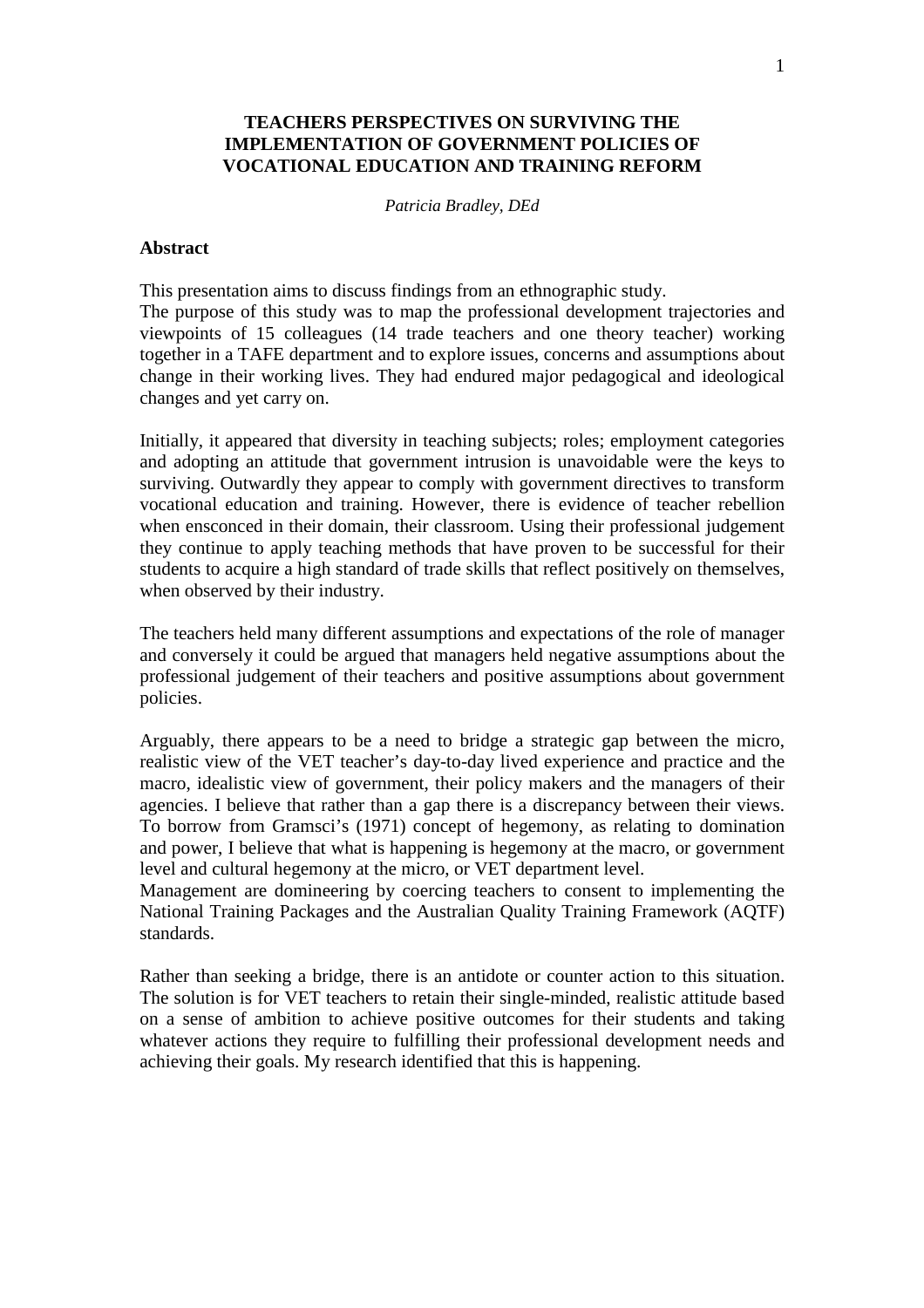## **Introduction**

The study provided an opportunity to investigate and understand the environment and culture of a TAFE department and the working life of TAFE teachers within the department. The literature review presented the dominant discourses central to the research project. The research aim was to note the authentic, individual recollections and perspectives of the professional development journey taken by each of these teachers and their working life. The findings were gleaned from verbatim comments from each teacher to convey a greater appreciation, understanding and knowledge about their vocation, their experiences, their viewpoints and their concerns.

The responses revealed the depth of the teachers' commitment to their students and their love of teaching that remains undiminished as they faced stress, negativity and disillusionment with management, their environment, their culture and the changing nature of teaching. The TAFE teachers' comments exposed their strong commitment to developing the necessary attributes, skills, knowledge and capabilities needed to maximise student outcomes. This appeared to be a mainstay of their teaching practices and not necessarily as a direct response to Federal and State government influences.

The data identified similarities and differences but not identical maps of professional development. Further, the information enabled a more comprehensive understanding of the teachers' level of understanding of the links between the complex issues and major changes that had transformed their work. These changes had resulted from the implementation of Federal and State government's policies, driven mostly by an economic agenda aimed at reforming the vocational education and training system, and having teachers with the necessary attributes, skills, knowledge and capabilities to produce effective workers capable of helping Australia to be more productive and effective globally.

## **Research Method**

Ethnographic research techniques and participant observation were used to collect information about 15 colleagues (14 trade teachers and one theory teacher) working together in the same TAFE department (Appendix: A). Two qualitative research methods enabled the gathering of primary data and a rich description of the working life of a group of TAFE teachers in their educational environment. Ethnography adds a cultural dimension that is not readily available through the application of quantitative or experimental methods.

The ethnographic methodology (Spradley, 1979) used in this study enabled a mapping of these changes to their working lives through the eyes of the participants. The audio-taped interviews provided valuable data related to the following research questions:

- What professional development has each teacher engaged in?
- What are the teachers' responses to professional development?
- What connection does each teacher perceive between professional development and the issues and changes that have transformed their work?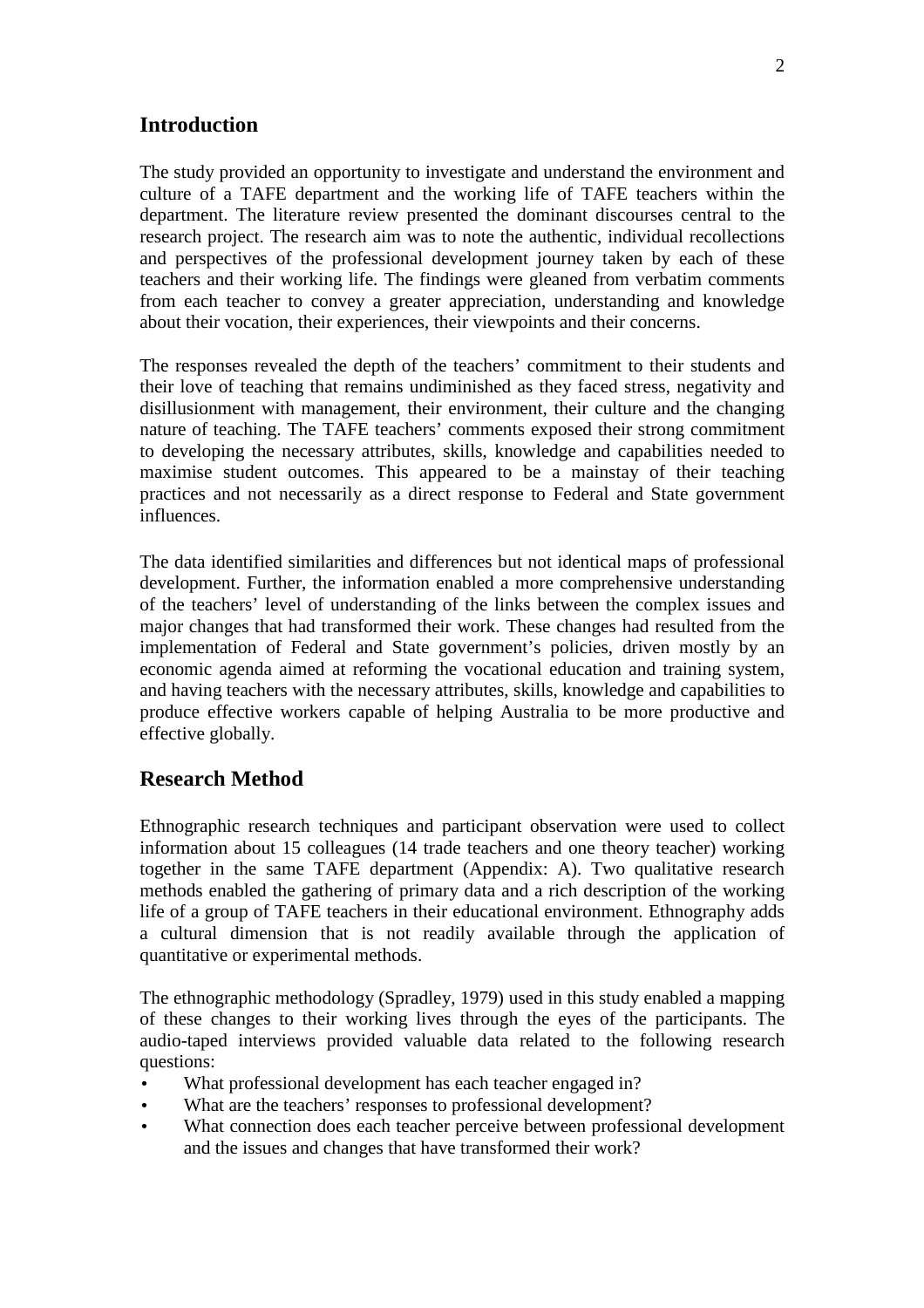- What connections does each teacher perceive between the changes to their role and professional development?
- What does each teacher value in professional development?

Deliberating on the answers to those questions identified a picture of the culture of the TAFE department in relation to professional development, and provided answers to the following questions:

- How do the teachers' perceptions suggest particular patterns of practice in the culture of the department?
- What are the implications of the cultural patterns for the department, for the teachers and for the provision of professional development?

There are three main principles inherent in ethnographic research that support the notion that this form of research methodology is valid: the research is not contrived but built around real people in real situations; what is sought is an understanding of what the members of the culture are saying and these different perspectives may lead to the discovery of new knowledge and theories.

The aim of this ethnographic research project was to learn what TAFE teachers had to say about various professional development activities and report, verbatim, their individual perceptions of issues, concerns and assumptions about change in their working lives. Individual, audio-taped interviews and the use of a schedule of research questions (Appendix: B) aimed to gather information that would reveal certain dimensions of their lives as TAFE teachers: teaching practice; history; perceptions of changes; and factors influencing their professional development.

This study involved three triangulated strategies for data collection. Each provided a different opportunity to address the research questions and identify the unique cultural aspects of the research location. The data collection strategies were: audio-taped interviews, research journal notes that included observation notes; and a range of material artefacts. Unexpectedly, two colleagues chose to hand write their responses to the research questions.

## **Findings and discussion**

The data revealed two distinct pictures. The TAFE teachers are dedicated to their students and have strong, positive feelings for their teaching but conversely feel disappointed with the role of management, their workplace, and the changing nature of teaching. Further, the teachers are aligned in their perception that professional development is vital to their professional and personal development and student's outcomes and they share an intention to continue to initiate, fund and fulfil their own professional needs.

### **Teachers' feelings abut their professional development**

What is the 'professional development' of a teacher? Whilst a literature search revealed differences of opinion about the assumptions, definitions, purposes, applications and experiences of the term 'professional' and 'professional development' the term 'professional development' appeared to be interchangeable with 'staff development', 'professional education' and 'in-service education'. (Wilensky 1964; Goode 1969; Butler 1996; ANTA 2001; ERIC 2004).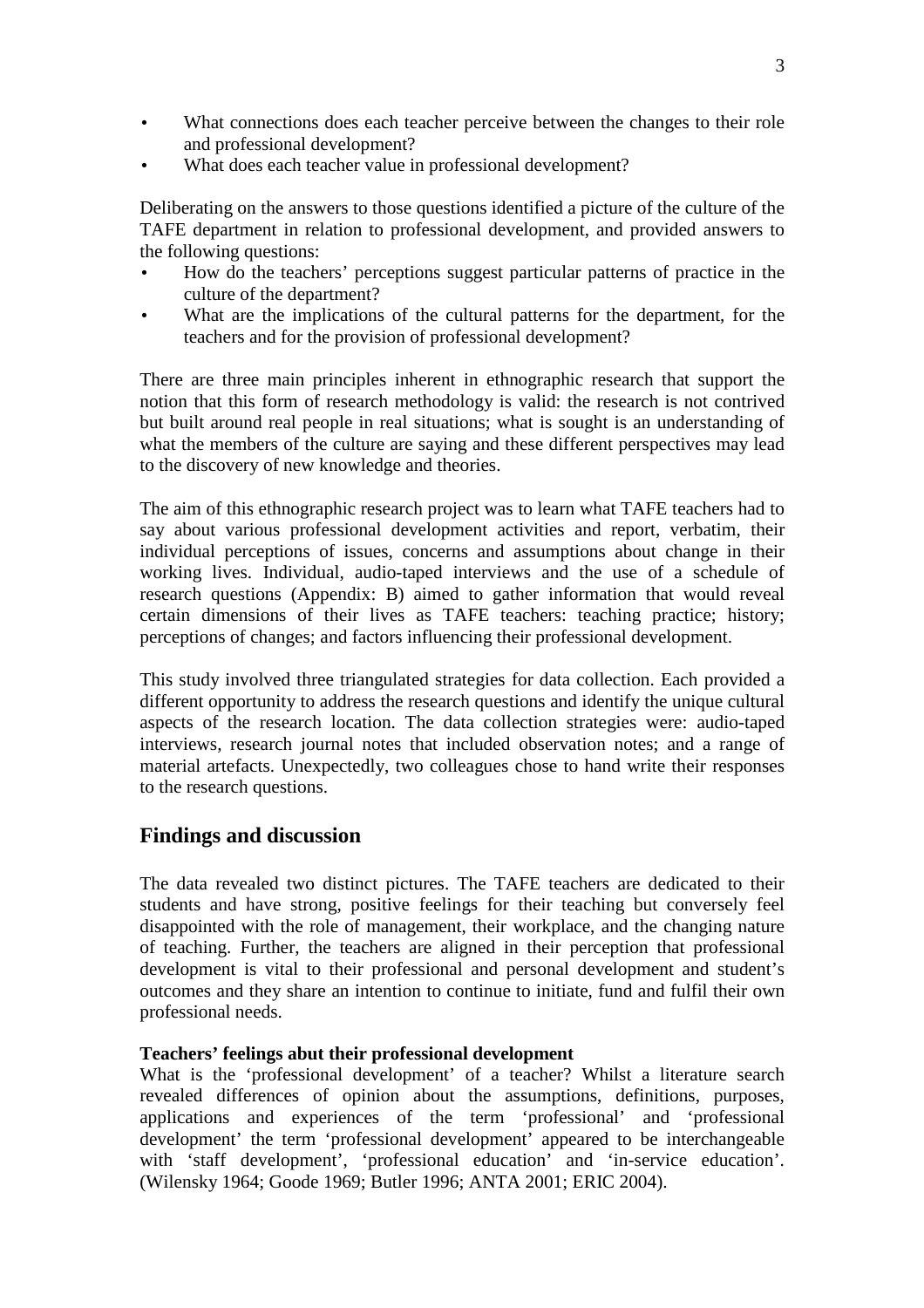In the context of the VET sector, ANTA had selected two terms that had distinct interpretations and applications for the development of teachers: staff development and professional development (OTTE, 1997 in PETE, 2000, p.2). They reported:

> staff development means 'work-related purposeful learning for individuals and groups, which is negotiated and *sponsored by the employer* (authors' emphasis*)* organization (OTTE, 1997 in PETE, 2000, p.2).

Further they suggested that professional development referred to activities selected by the teacher:

> This is in contrast to other development activities undertaken on the initiative of the individual and *sponsored by the individual* (authors emphasis). For instance, a VET staff member enrolling in a postgraduate course such as a Masters in Education is an example of the individual investing in his or her own professional development (OTFE, 1997 in PETE, 2000, p.4).

Nevertheless, in a 2000 report *A new model of work-based learning in the VET sector,*  ANTA acknowledged that within the VET sector the terms 'staff development' and 'professional development' were used interchangeably. For the purposes of this research the two terms were also interchangeable. The data for this research did reveal evidence of this practice.

By 2004, ANTA had published their definition and broad criteria for professional practice in the VET sector:

> Professional practice includes expert knowledge of the field, a deep understanding of underlying principles, accumulated experience in the practice of the profession, a familiarity with recent advances in the professional knowledge base, and mastery of the best available techniques and tools (p.7, ANTA 2004).

This contrasted markedly with the prescriptive list of 18 criteria (Appendix: C) communicated by the Victorian Minister for Education and Training, Lynne Kosky (2002, p.28).

The study revealed a range of professional development issues that were clearly the source of considerable, ongoing, negative feelings and tension between managers and teachers: concerns with mandatory professional development; a lack of management support for acquiring and maintaining computers and facilities for the new technologies; the need for shared responsibility for professional development between management and teachers; management's apparent disregard and implied disrespect for the teachers professional judgement; the need to include sessional teachers in professional development activities; and professional development needs that had not been sought or met by management.

The teachers inferred the need to be acknowledged as professionals and consulted about matters impinging on their work practices. These significant points were raised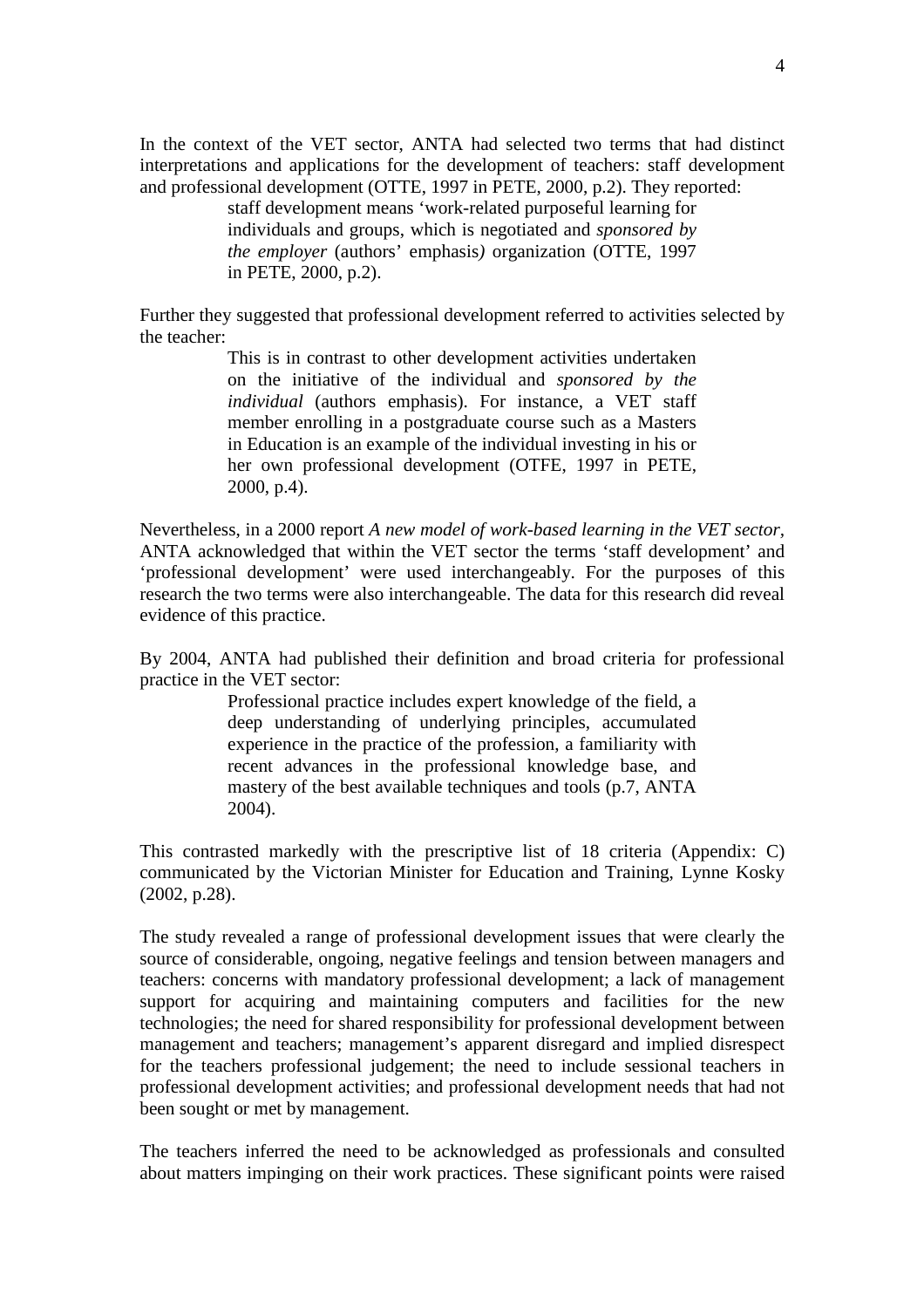by ANTA (2004) in its report *The vocational education and training workforce. New ways of working* – *At a glance* produced by the National Centre for Vocational Education Research (NCVER). The report stated the need for VET teachers to be acknowledged as professionals and their leadership encouraged in order to reduce the effects of resistance to change and to improve their fulfilment as teachers.

Although all of the teachers enthusiastically expressed the need for ongoing professional development activities, it emerged that they were also totally aligned in their shared dislike of being directed to attend professional development events. One implied that managers disappointed the teachers when they failed to respect the teachers' professional judgement and preferences about mandatory professional development stating, "Some of it is pretty Mickey Mouse, I think … [and] … looking back over the years (32) I don't think management always guided us in the best way". The teacher offered a personal insight declaring, "It was just a case of getting something on paper, doing it. To have something done. To say, "Ok, well, you've done your professional development".

The findings reflect those of the Victorian Government research project *Have Your Say*, which was commissioned by the Office of Training and Tertiary Education (OTTE) in 2002. The conclusions showed that the nearly 600 valid TAFE teacher responses reflected their perception that professional development activities were primarily to reach department objectives, rather than to develop teaching skills or develop skills for industry. The findings also showed that the participating teachers felt that individual department managers made the professional development decisions.

It was clear that two main issues fuelled the teacher's anti-mandatory professional development stance. One issue was the total lack of any consultation process as to the relevance of the content of the planned activity and secondly, the lack of consultation about the venue. The teachers were not happy when asked to travel to another campus or function venue. They believed that any other venue was inappropriate in comparison to what they perceived as eminently suitable spaces within their own TAFE building. This was in spite of the data revealing the teachers negative perceptions of the TAFE environment. Perhaps the teachers' feelings of dissatisfaction and resistance to attendance resulted from simply not being involved in the decision-making process.

Although several of the teachers suggested that mandatory professional development would be a useful way to inform all staff about government, university and department policies the data revealed that the majority of teachers appeared to lack not only knowledge about the government driven reform process for vocational education and training but also the reasons for the changes to their working lives.

It was further suggested that mandatory professional development was also an excellent opportunity for social interaction and that it was important to make sure that staff mingled and interacted with staff members with whom they usually had little or no interaction. This implied perhaps, that management did not acknowledge this extremely satisfying aspect of compulsory professional development.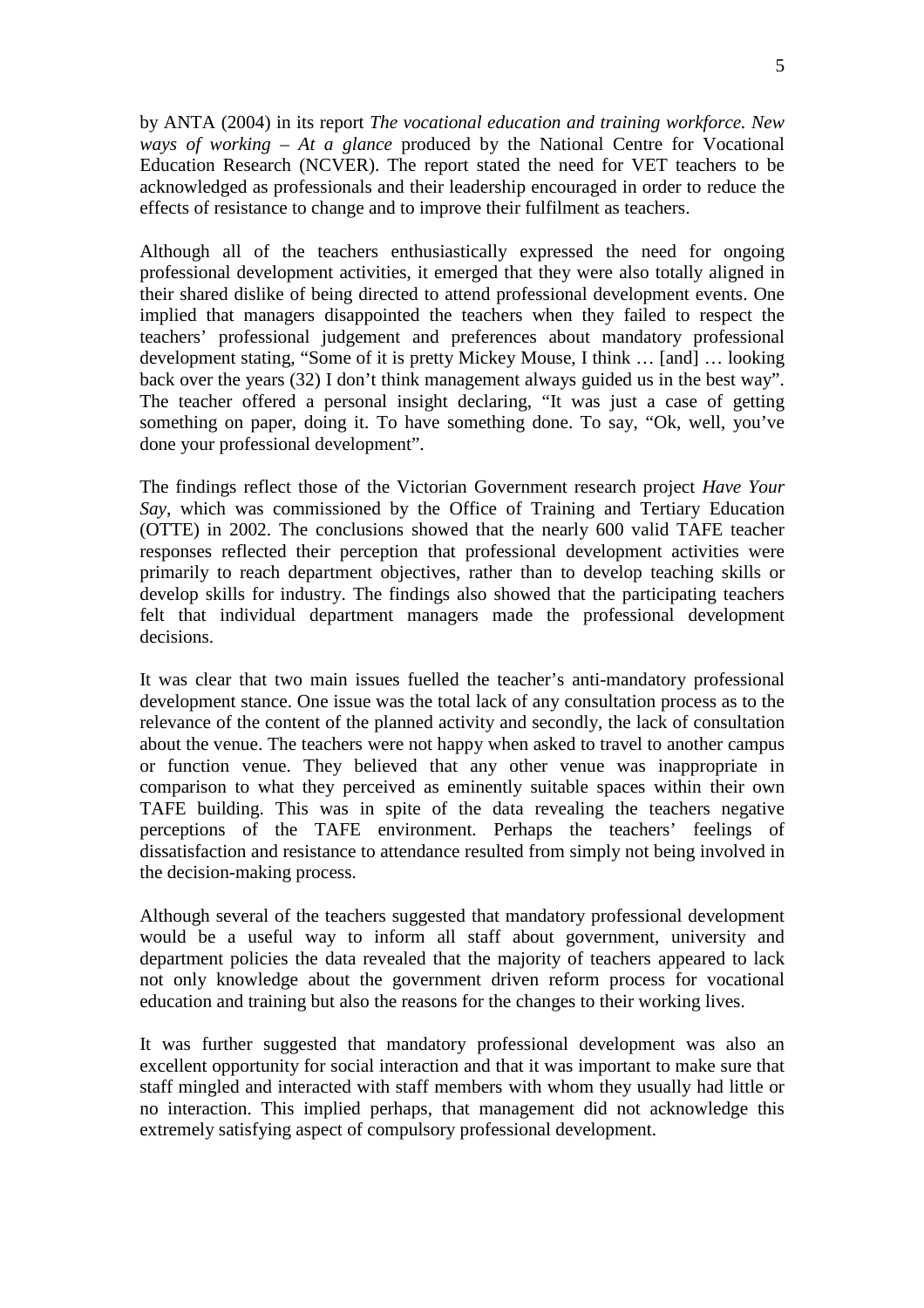There was evidence of a total lack of commitment by management to showing a genuine interest in how staff viewed the department's professional development events or responding to the completed evaluation forms that detailed their concerns and unmet needs. Many of the teachers described, or implied, that subsequent mandatory professional development activities repeated the same negative aspects of previous events. NCVER (2001), argued 'The issue of evaluation is critical in State and national staff development programs' (p.49). NCVER (2001) further noted that in regard to professional development 'A culture in which the importance of evaluation and quality assurance is not high appears to be developing' (p.10). However, NCVER (2001) suggested that if management had certain customs and place certain importance on staff development 'there is little need for rigorous evaluations' (p.49). They believed that staff development should be 'as a right of employees under an industrial award; as a tool for management to achieve business goals; as a means of supporting staff; to increase employee satisfaction in their work; to improve training outcomes for students and trainees; to comply with the National Training Framework' (p.49).

It was apparent that several of the teachers needed to feel comfortable about their choice to not attend a mandatory professional development event. These teachers made it clear that they would prefer a choice of attendance rather than being concerned about possible negative responses from management if they did not attend. It seems that when management directed teachers to attend mandatory professional development it was assumed that teachers understood that the organisation was implementing educational change and would accept the directive without challenge. Tiezzi (1999) referred to this purpose for professional development as the 'subordinate' assumption'.

The data revealed that some of the teachers did not want to attend some mandatory professional development activities because they felt they had the necessary skills. Tiezzi (1999) argued that if there was an underlying assumption that teachers needed to improve their skills, this was a 'deficit' assumption. Arguably, the consistent directives for the whole department to attend compulsory professional development events is further evidence that not only had the teachers not been consulted on an individual basis but also that management felt they were under performing.

Although the teachers clearly disliked mandatory professional development, there was no evidence that any of the teachers had told management that they did not want to attend. This was in spite of some of the teachers making statements that, in their professional judgement, there was no need to attend. It can be perhaps inferred that the teachers had feelings of subordination and powerlessness. Arguably, their actions were constrained by the construction, or structure of accepted and traditional rules of behaviour within their department. Giddens (1979) reports 'Structural properties exist in time-space only as moments of the constitution of social systems' (p.36).

Several teachers implied that, as it was obvious that computers were going to remain a necessary part of their teaching day, there was a need for managers to make sure that computers, software, computer systems and the related classroom facilities were not only reliable, but also maintained to a high standard. The comments suggested that management did not have the necessary principles, objectives or funds to ensure these outcomes, and the teachers were clearly frustrated by these unmet needs.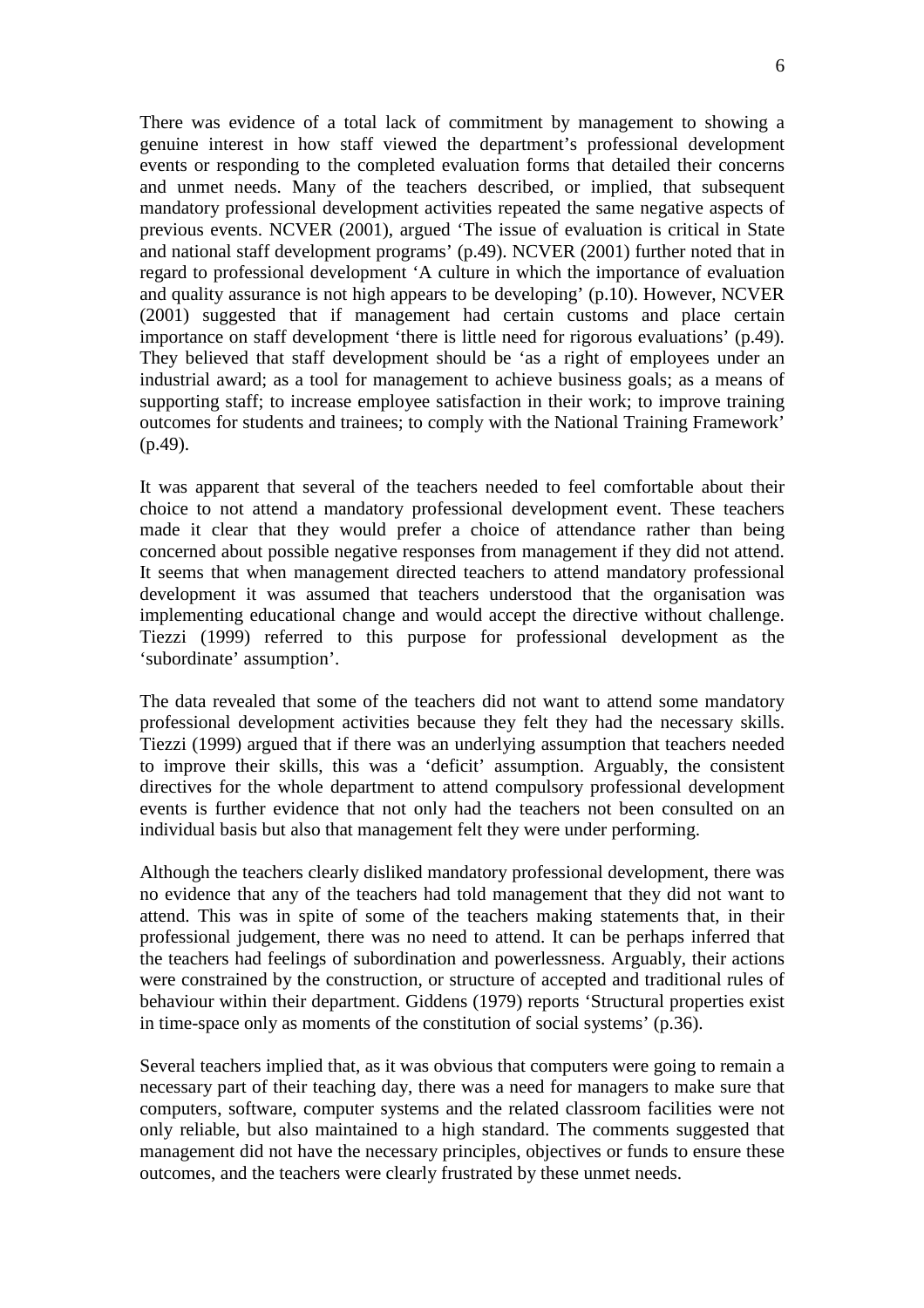Another teacher said that he felt that the department would benefit from a professional development activity that showcased his additional skills. He explained that his skills were not currently offered by the department, but offered in industry and in demand by the public. Management had been made aware of his skills, but to date no manager had agreed to allow him to share his professional skills and knowledge with the teachers in the form of professional development. This sense of disappointment was echoed in the comments of two teachers who had enthusiastically recalled their excitement at the nation-wide success of developing a trade teaching resource referred to as a 'Toolbox' that had gained government acclaim. The teachers eagerly discussed examples of their ingenuity, new skills and knowledge that had resulted from the time they spent developing the teaching resource. It was their perception that management did not value their new skills and knowledge, nor were the projects to develop more teaching resources ever completed. They angrily described how one teacher had originally been taken away from teaching duties by management, only to be put back in the classroom and the project had lapsed. Bush (1999) advised that one of the restrictions of the hierarchical model of management in education, as revealed in this department, is that contributions by individuals are undervalued or disregarded by management.

The sessional teachers in this study inferred that generally, they were not invited by management to attend department professional activities and they speculated that management did not see them as being part of the department. Arguably, it would seem that management did not appear to recognise the value of having sessional teachers who had the potential to be a rich source of contract and on-going teachers familiar with the policies, procedures and culture of the department. One sessional teacher's angry comment revealed a lack of information about access to professional development for sessional teachers when he declared, "Professional development should be the first priority for sessional teachers. We should have meetings or conferences".

One teacher implied that there was no information on how to request a new level of qualification and several teachers stated the need for diverse professional development that was not currently offered. Several teachers indicated that they did not feel comfortable asking what were arguably questions pertinent to their professional development, or that they simply had no idea those certain questions in relation to professional development could be asked. These questions related to the possibility of attending state, interstate and overseas professional development activities, or professional development that might have seemed unusual, or very different to the activities that the teachers usually attended.

Some of the teachers were unclear if they could initiate professional development and, if they did so, whether there was the possibility of financial support from the department. One teacher recalled the unpleasant verbal tensions that would occur when a request to attend professional development of their choice was made to management. His simple solution had been to personally pay the fees so that he and his students would not be adversely affected by his non-attendance at what he judged to be professionally valuable, specialised professional development activities. A number of teachers had expressed the need for managers to tell them the cost of professional development and how they could complete professional development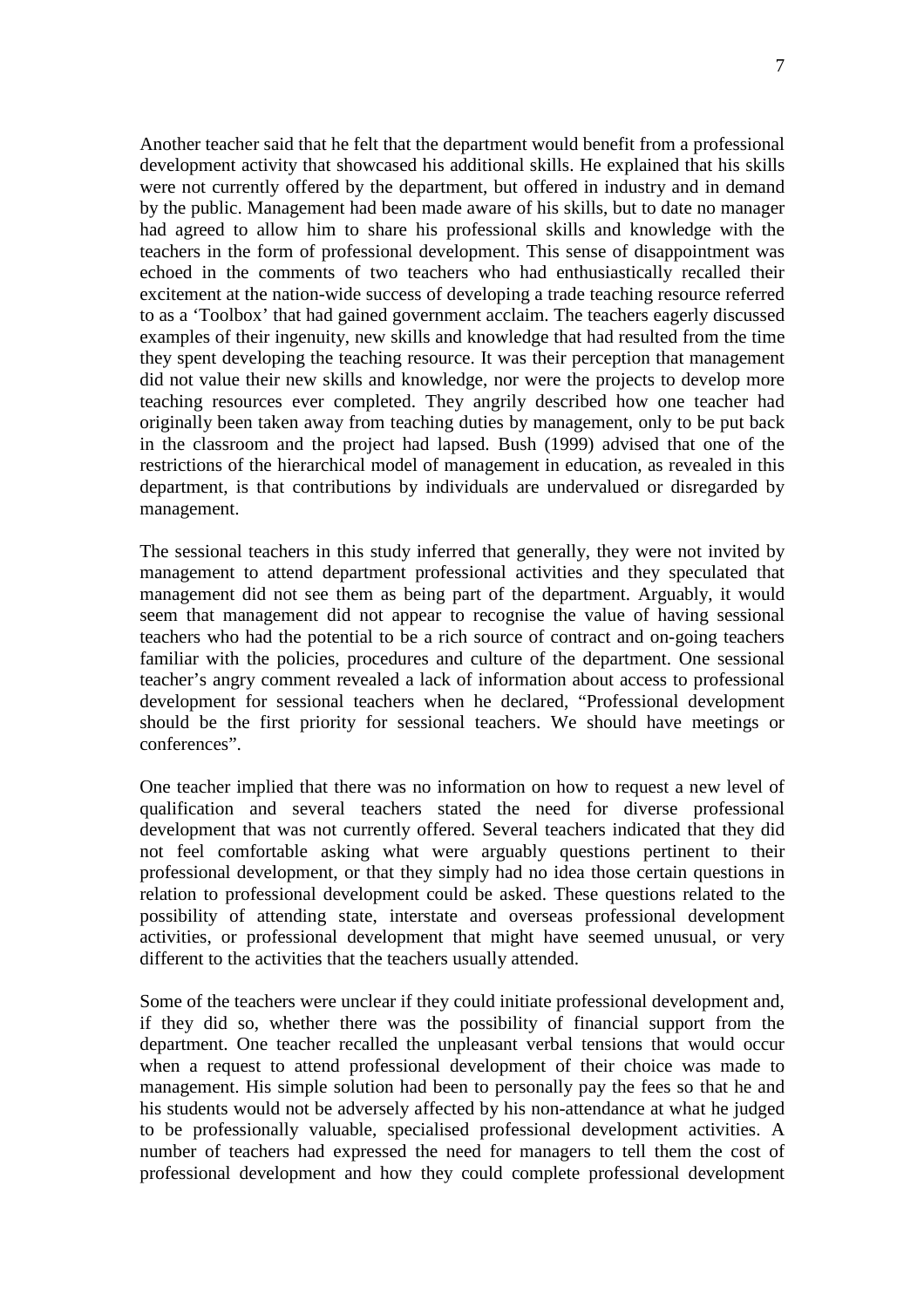without incurring fees. The data revealed that not one teacher had a negative word to say about professional development that had enabled them to qualify as TAFE teachers and teach in the department, or professional development that they had initiated and funded themselves.

It was suggested that there should be training as the need arises, rather than training being directed to skills training that is never used. A teacher explained that he still felt the need to complete a 'refresher' course regardless of having completed professional development in that area. Perhaps further evidence of the teachers' ability to recognise and fulfil, their own professional needs.

Two teachers declared that they felt the need to learn new teaching strategies as a means to find new ways to motivate their students. One of the teachers recalled that management had implied that there was a fault with teaching practices. The teacher believed that because the trade was not the students' first choice there was a lack of motivation to learn. Arguably, there may be a need for management to implement changes to the way students are interviewed, or changes to the department policy on enrolling students whose commitment to the trade has not been sufficiently investigated. Arguably, implying the need to change the 'bums on seats' attitude to 'appropriate bums on seats'.

Overall, the teachers' attitudes towards professional development were that it was absolutely vital for their professional and personal growth. However, they stated their preference for this to be negotiated with management. Tiezzi (1999) contended that an interest and involvement in 'continued growth' was one of four basic assumptions for having professional development.

The data for this research project showed that most of the teachers clearly intended to continue to initiate and fund their own professional development as the need arose. An intention noted by Harris and Simons (1999). They argued that their research had shown that teachers were more likely to independently initiate and fund their own professional development. Teachers participating in this research project implied that they would pursue their own professional development selections, even when faced with possible conflict with managers and negative outcomes.

In 2001, OTTE published a comprehensive report to guide TAFE managers to change negative aspects of their management in order to achieve a supportive environment that encouraged collaboration between management and teachers, as well as management and non-teaching staff. The report suggested that managers should lead and facilitate ongoing professional learning. However, this research project revealed that the teachers held a mixture of beliefs about the onus of responsibility for professional development. The beliefs ranged from professional development being seen as a personal obligation to one of seeing it as involving democratic negotiation between the teachers and managers. Nevertheless it was clear from the data that, regardless of department policy, and perhaps in spite of the system, the teachers were intent on initiating and self-funding their own ongoing professional development when they perceived it as necessary.

It was evident from the research data that the teachers preferred their professional development activities to be initiated then negotiated by themselves, with their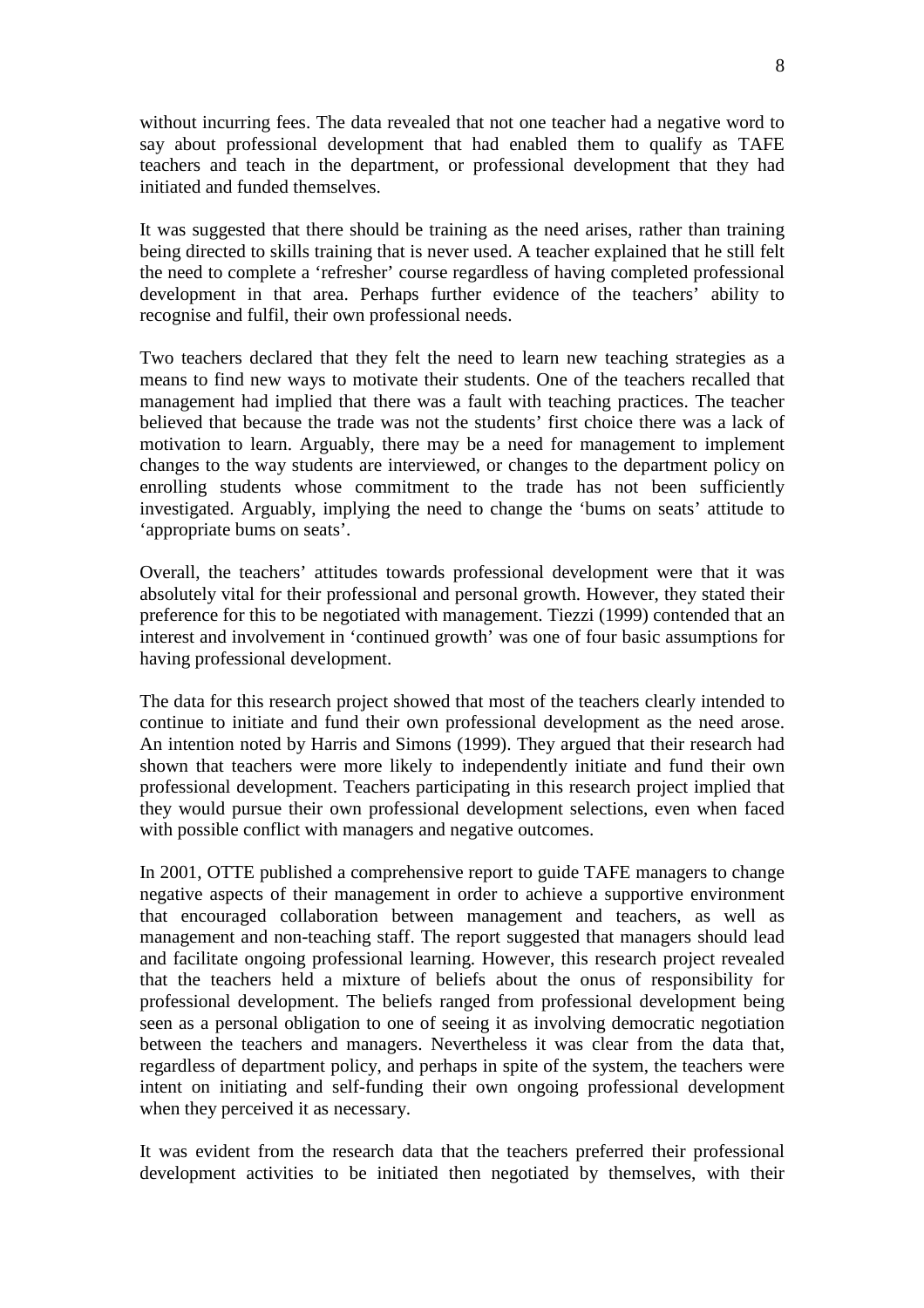managers. The teachers' attitudes appeared to support the argument stated by Bush (1999) who contended that teachers believe that management had the competence to manage department processes and procedures because, from their perception, management had been appointed on merit. Nevertheless, there was a clear message from the teachers that the final decision was the teacher's responsibility. One of the longest serving teachers explained, *"*It's your own responsibility I think, you know. You can't blame someone because you haven't learnt anything can you?"

## **Teachers' feelings about changes to their working lives – issues, concerns, assumptions**

The teachers revealed experiences, insights and professional opinions of a range of significant changes that have impacted on their former 'teacher-centred' teaching practice. A few teachers recalled feeling trapped by the changes and sense of powerlessness to deal with them due to the structure of the teaching program. Others stated or implied feeling stressed because of the perceived futility of the changes and their potentially negative impact on students at risk of not achieving.

They argued that they had previously responded to students who were capable of learning at a faster pace and self paced learning was inappropriate for their trade. The teachers believed students were disadvantaged when faced with the self paced teaching method because it inhibited students' rate of learning and did not allow them to learn from one another in a form of peer group pressure. Experience had taught them that no students liked to be seen as making mistakes and being seen as the last one to learn.

### **TAFE teachers' perceptions of implementing National Training Packages and the Australian Quality Training Framework (AQTF)**

The teachers revealed a range of observations about their experiences when applying the National Training Packages and the AQTF to their professional practice. There were a few positive observations of personal growth and improved teaching practice because the Government now audited their professional practice. Mostly, their recollections of issues elicited strong, emotional responses such as: being bogged down by paperwork and perception that teaching duties had taken second place to administration duties (this negative attitude towards the growth in administration duties impacting on teaching duties was reported in an OTTE (2002), research project *Have your say*); having no spare moment to become enthusiastic; their disappointment with the government failure to honour a planned AQTF consulting process; what the AQTF lacks; and management-supervised execution of regular AQTF audits and having no way to avoid complying with unwelcome changes and the pressure to meet the demands.

Perhaps most importantly, the data revealed that most of the teachers voiced their professional opinion that the self paced approach inhibited students and their rate of learning, did not allow them to learn from one another and was in fact incompatible as a teaching practice for their trade students.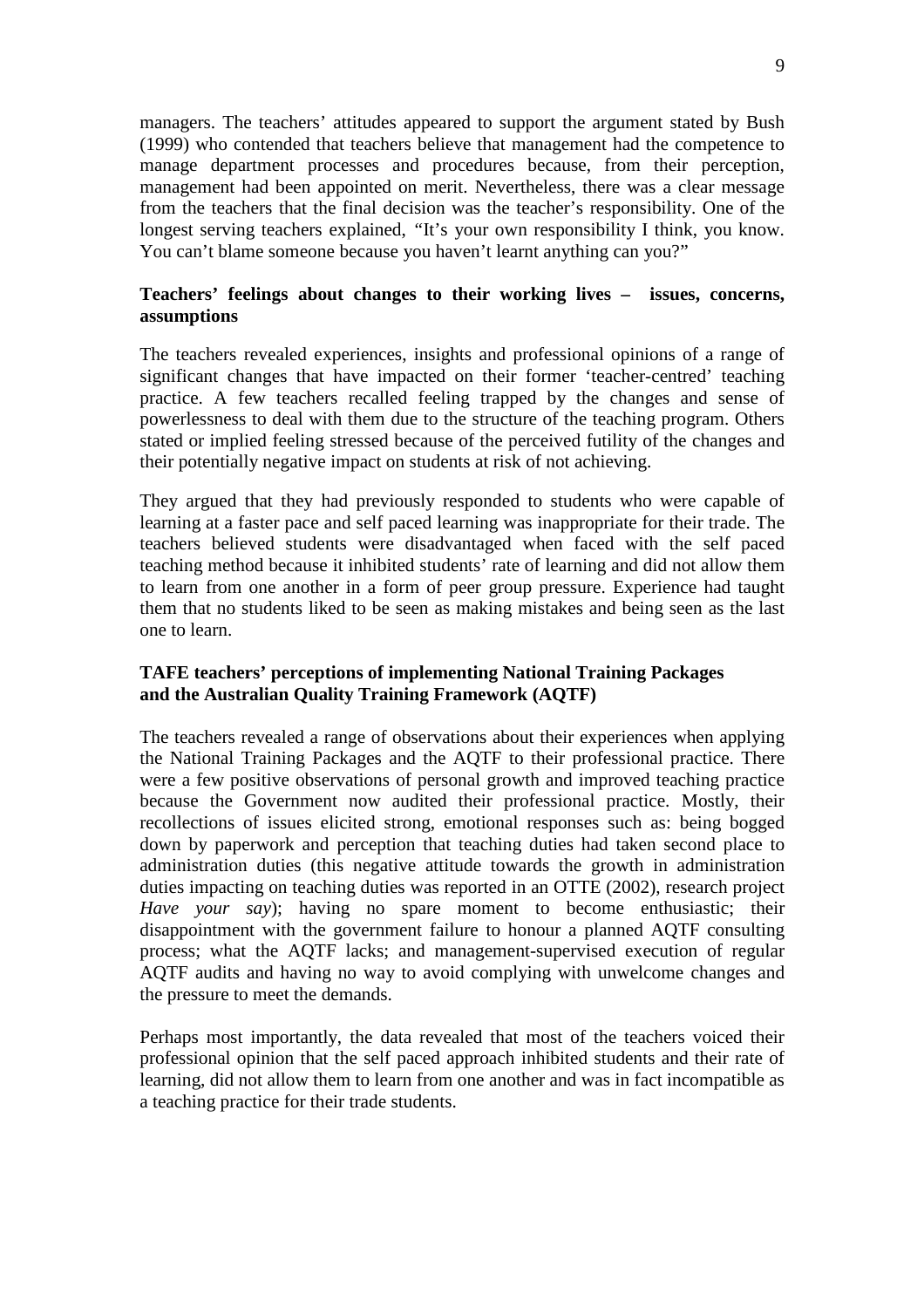#### **Ideological change**

Since the 1980s the Federal Government has signalled an expectation that the TAFE sector would implement an ideological shift from one that was based more on liberal human values of social justice to an economic and industry-driven for marketing and competition. The TAFE teachers were expected to add a marketing discourse genre to their everyday practice as well as endure the influence of the implementation of a market ideology on their TAFE hierarchical structure. During the late 1990s the former Principal, Vice-Principal and Head Teachers of this particular TAFE organisation became Director, Head of Department and Program Managers.

Arguably, TAFE teachers were being asked to change the ideology and culture of the institution by changing their identity and way of thinking. TAFE teachers were being transformed from educators in a learning institution, to a team of managed employees in a business that marketed 'education and training'. There was an apparent government supposition that all members of the education and training institution would accept changes to the management structure.

The criteria to be a TAFE teacher now included the skills and knowledge to be an innovative and flexible manager and facilitator, to have entrepreneurial skills needed to liaise with businesses and schools to attract clients, as well as achieving on-going client satisfaction. Arguably, it was assumed that these skills would be enhanced with the use of modern technology.

By 2002, a Ministerial Statement from the Minister for Education and Training, Lynne Kosky (Kosky, 2002) revealed that future TAFE teachers would need expertise in eighteen specific criteria to meet the demands of an ideology based on economic, social and community development (Appendix: C)

#### **Surviving the implementation of Government policies on Vocational Education and Training reform.**

The word survival implies that existence has continued under adverse conditions. Given the emerging theme of survival found in many of the teachers' spontaneous use of the word when asked what advice they would give to a new teacher, the word 'surviving' was used to indicate the depth of the TAFE teachers feelings and shared perceptions of changes to their working lives. Most of the interviewed teachers have been with the same department for between ten and thirty-plus years and have lived through major pedagogical and ideological changes.

A number of survival techniques were either overtly or covertly revealed. The majority of the teachers implied that knowledge of the TAFE department culture was very important. Most of the teachers either stated or implied that this knowledge was related to whom you could trust and whom not to trust.

Arguably, the study identified that pragmatic choices to diversify were the main keys to maintaining a lengthy term of teaching within the department. The teachers recalled: training in a new trade (experiencing the change and being away from the negative politics of the former trade), initiating professional development to widen their skills and knowledge, gaining new qualifications, accepting positions that had greater prestige, involvement with significant production of learning materials,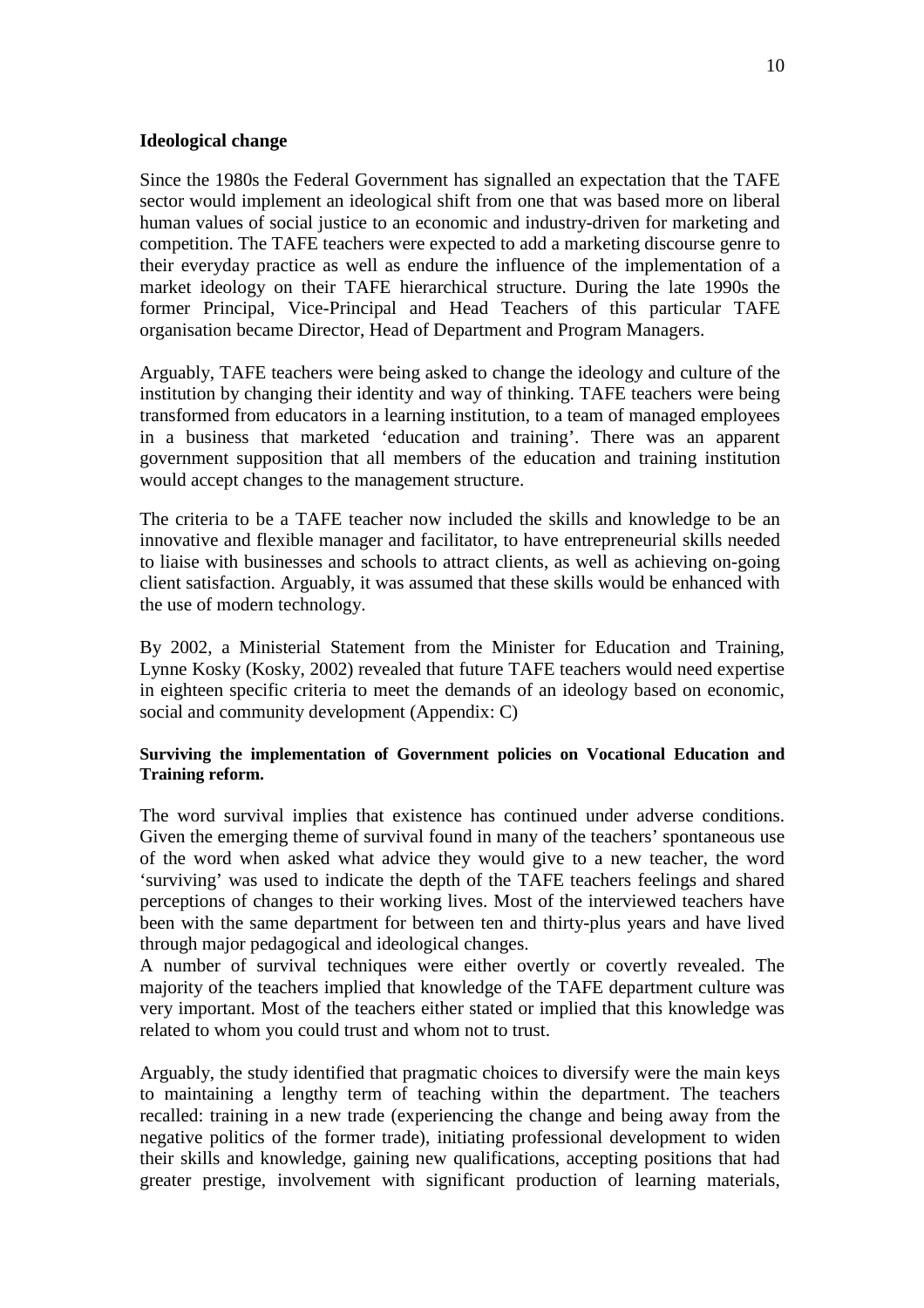changes to teaching practices and methods of assessment, working back in industry, collaborating with peers to produce learning materials, becoming a 'trouble-shooter', actively pursuing administrative roles, trying different employment hours and working with different people in different departments.

It was obvious that maintaining certain positive attitudes helped the teachers to survive the changes that they had experienced. One described the sense of security gained from staying within a familiar culture, however bad. Others described change as constant, unavoidable and a challenge to not get 'stuck in the past' and 'find your way around it'. Overall, the teachers covertly or overtly implied that as TAFE teachers they had found their 'niche' and found teaching deeply rewarding.

## **Conclusion**

The results exposed a potentially wide and interesting field of investigation into a variety of assumptions held by stakeholders in the VET sector and identified teacher's perceptions of a preferred working environment and professional development. The findings from such research will also have the potential to inform policy development and future professional development programs and perhaps lead to an affirmation of the value and status of TAFE teachers.

The shared intensity and number of negative, emotional complaints surrounding the topic of mandatory professional development experienced once they were accepted as TAFE teachers contrasted markedly with no evidence in the data of one single complaint in regard to mandatory professional development they experienced leading up to being employed as a TAFE teacher. However, the teachers were totally aligned in their philosophy and assessment that ongoing professional development is vital. Overwhelmingly, their belief is that the onus of responsibility for professional development lies with the individual teacher.

The teachers implied a need for change in the culture of the environment. There was a call for democratic negotiation between the teacher and management. It was clear that they preferred to initiate the activity then negotiate with their managers. The teachers inferred the need to be acknowledged as professionals and consulted about matters impinging on their teaching practices. Clearly, teachers were disappointed and disillusioned when managers failed to seek or respect their professional opinions and preferences as to the relevance of the content, the timing of the event, the location, choice of attendance and lack of interest in their evaluation of the mandatory professional development events.

Perhaps implying a lack of compulsory professional development to disseminate information about vocational education and training reform, it was suggested that mandatory professional development appeared to be unrecognised by management as an excellent opportunity to inform all staff about government, university and department policies impacting on their working lives. It was further suggested that compulsory professional development events were an ideal opportunity to promote social interaction with colleagues in different and similar teaching areas across the faculties.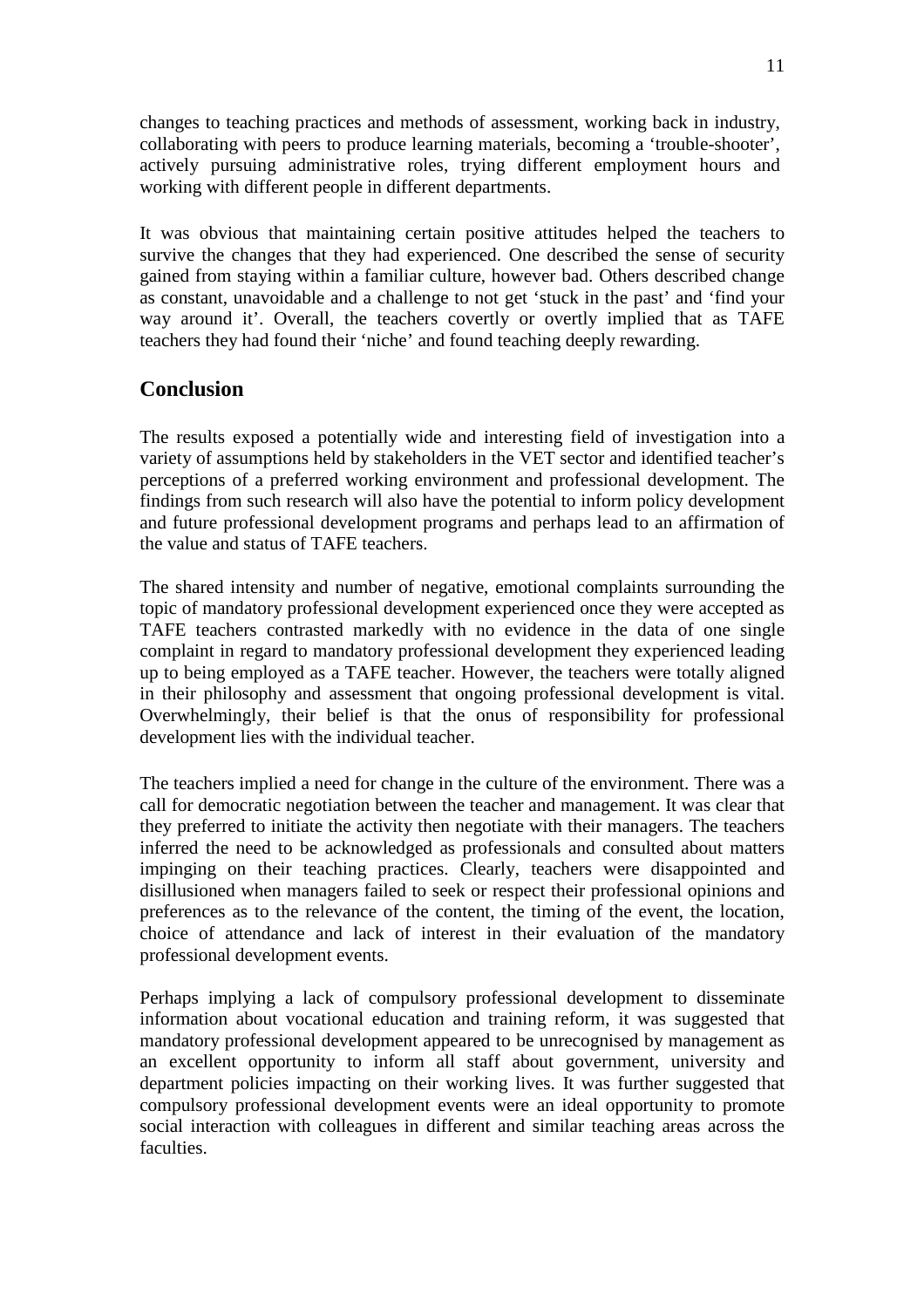There was a recurring theme of managements' lack of appreciation of the teachers' professional judgement, reliability, hard work and dedication to teaching. In a variety of ways, the teachers' comments revealed a history of total acceptance of their role as guide, mentor and support for their students. This appears to have been a mainstay of their usual teaching practice and not as a result of being influenced to change in line with Government policies.

The data revealed a common thread of blaming the National Training Packages and the AQTF that may be attributed to a lack of input and lack of relevant professional development aimed at disseminating information about changes to their working lives. Evidence of the teacher's unenthusiastic reaction to implementing the National Training Packages and the AQTF revealed their sense of being pushed to the periphery and not being acknowledged for their contribution and commitment to their students and their industry by the Federal and State governments or their management.

Many of the teachers voiced their professional estimation that the self paced approach inhibited students and their rate of learning, did not allow them to learn from one another and was in fact inappropriate as a teaching practice for their trade students. Arguably, most of the teachers had been satisfied with their teaching practice prior to the changes to implementing Competency based training, the National Training Packages and the AQTF. The teachers' responses reinforce the importance of including teacher input when the government is preparing to introduce change that impacts on teaching practices.

The teachers felt overwhelmed by administrative duties that forced teaching duties to take second place. There was sparse evidence of teachers having an understanding of government policies that had led to the National Training Packages and changes to their teaching practices. Arguably, these findings signal the need for specific professional development to maximise understanding of changes that impinge on their working lives and teaching practices and evaluation to gauge the success of the professional development activities. Perhaps consideration should be given to consulting and negotiating with TAFE teachers in order to locate teachers prepared to take on more administrative duties so that those with a desire to concentrate on their teaching practice may do so.

Although outwardly appearing to comply with the National Training Packages and the AQTF I sensed a quiet rebellion or subversiveness implied by teachers when ensconced in their domain, the practical classroom. Using their professional judgement they continue to apply teaching methods that, according to them, have a history of success and positive recognition from their Industry.

This research study showed that many trade teachers felt deeply about the importance of continuing to look to industry for leadership in the latest skills, techniques and knowledge and that they needed to feel respected by industry.Simons (1997) argued that her research showed that teachers valued their close links with industry and understanding industry needs.

It may be argued that there is a need to bridge a strategic gap between the micro view of the TAFE teacher's day-to-day lived experience and practice and the macro view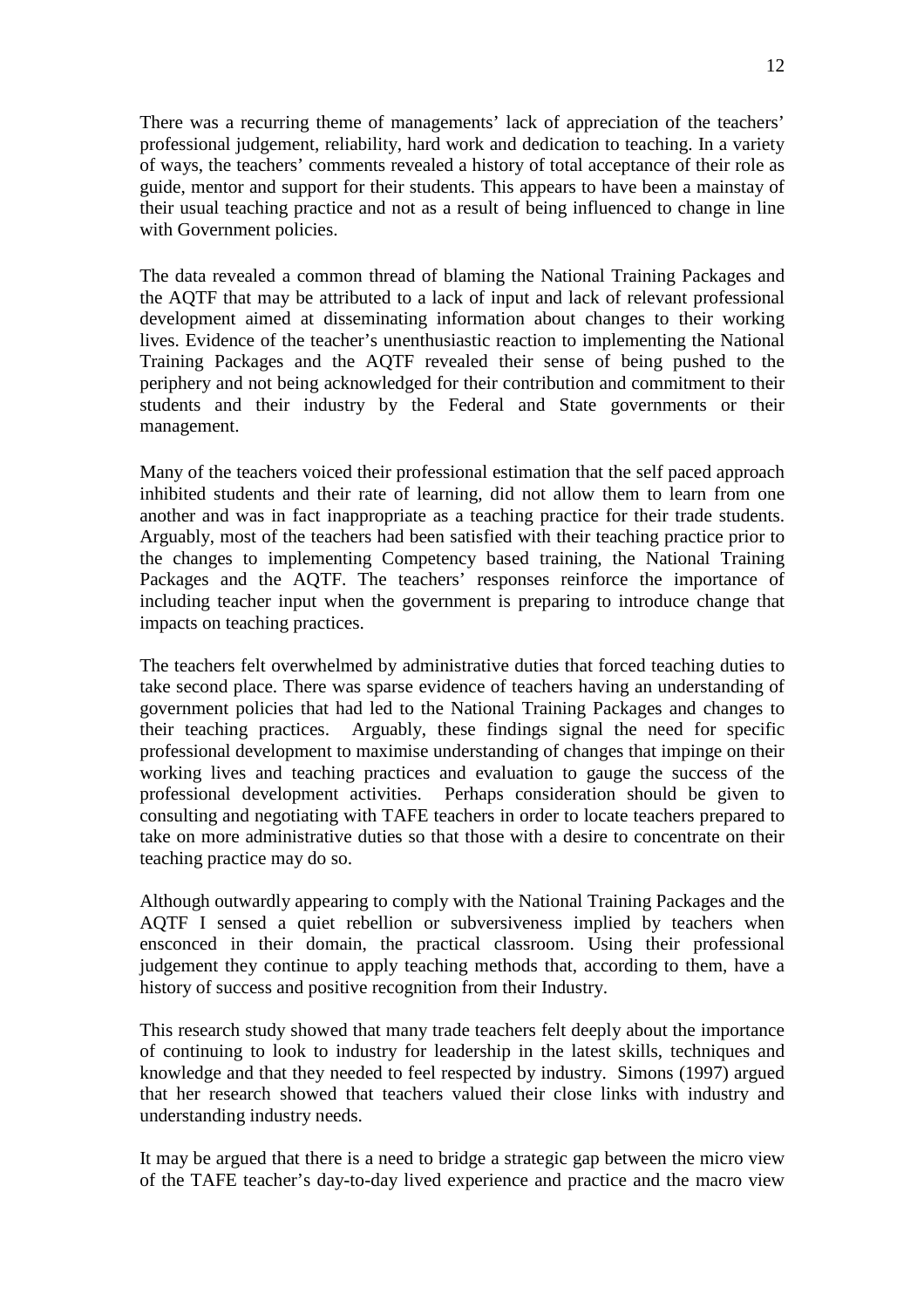of government, their policy makers and the managers of their agencies that may be interpreted as an idealistic view. Arguably, the government and their agencies assume that the policies and set of skills they put together are correct because they are the authority on vocational education and training. I believe that rather than a gap there is a discrepancy between their views. To borrow from Gramsci's (1971) concept of hegemony as domination and power, I believe that what is happening is hegemony at the macro, or government level and cultural hegemony within this particular TAFE department. Management are domineering by coercing teachers to consent to implement the National Training Packages.

Rather than seeking a bridge, there is an antidote or counter action to this situation. The solution is for TAFE teachers to retain their single-minded, realistic attitude to reach positive outcomes for their students and industry. Teachers to be trusted to take whatever actions are needed to fulfil their professional development needs and achieve their goals. This research identified that regardless of management they are seeking professional development to fulfil their needs.

The data exposed evidence of a total lack of consultation and negotiation with TAFE teachers in the decision -making processes within the department and gave me the impression that the potential for valuable contributions to improve the department were simply lost. Similarly, the apparent inability of management to provide an environment that encouraged input of professional opinions and judgement from their TAFE teachers indicated that perhaps this situation was the major source of the TAFE teachers' feelings of disharmony and disappointment with their working environment and management.

There were many issues and concerns that the teachers appeared to feel reluctant, or powerless to put forward to management. Spradley (1979) argued that the role of institutional and organisational processes impact on the behaviour of members of the institution. Maybe the dominant culture of management by directives and the TAFE teachers' possible inherent respect, or fear, of the role of manager, added to their inability to approach management and voice their concerns without fear of negative consequences. It was my impression that the teachers held many different assumptions and expectations of the role of manager and some of these were arguably, unrealistic because they were assumptions about the intangible personality traits expected of managers, rather than the tangible duties and responsibilities of managers. Perhaps, the long history of certain sanctions being applied when seen as not complying with management directives had led to the decision to simply accept changes rather than apply their professional judgement and risk confrontation, disapproval and pressure to conform.

The teachers discussed their explicit beliefs in their expectations of the role of managers and their perception that their expectations were not being met. They also implied that managers needed to complete more professional development in management training. Arguably, these findings point to the need to evaluate management and their performance, management courses and the selection process to ensure having the most suitable people in the vital role of management. Perhaps all teachers should be involved in the selection process for a manager. Perhaps the teachers themselves might work together to select a fellow teacher, or two, to take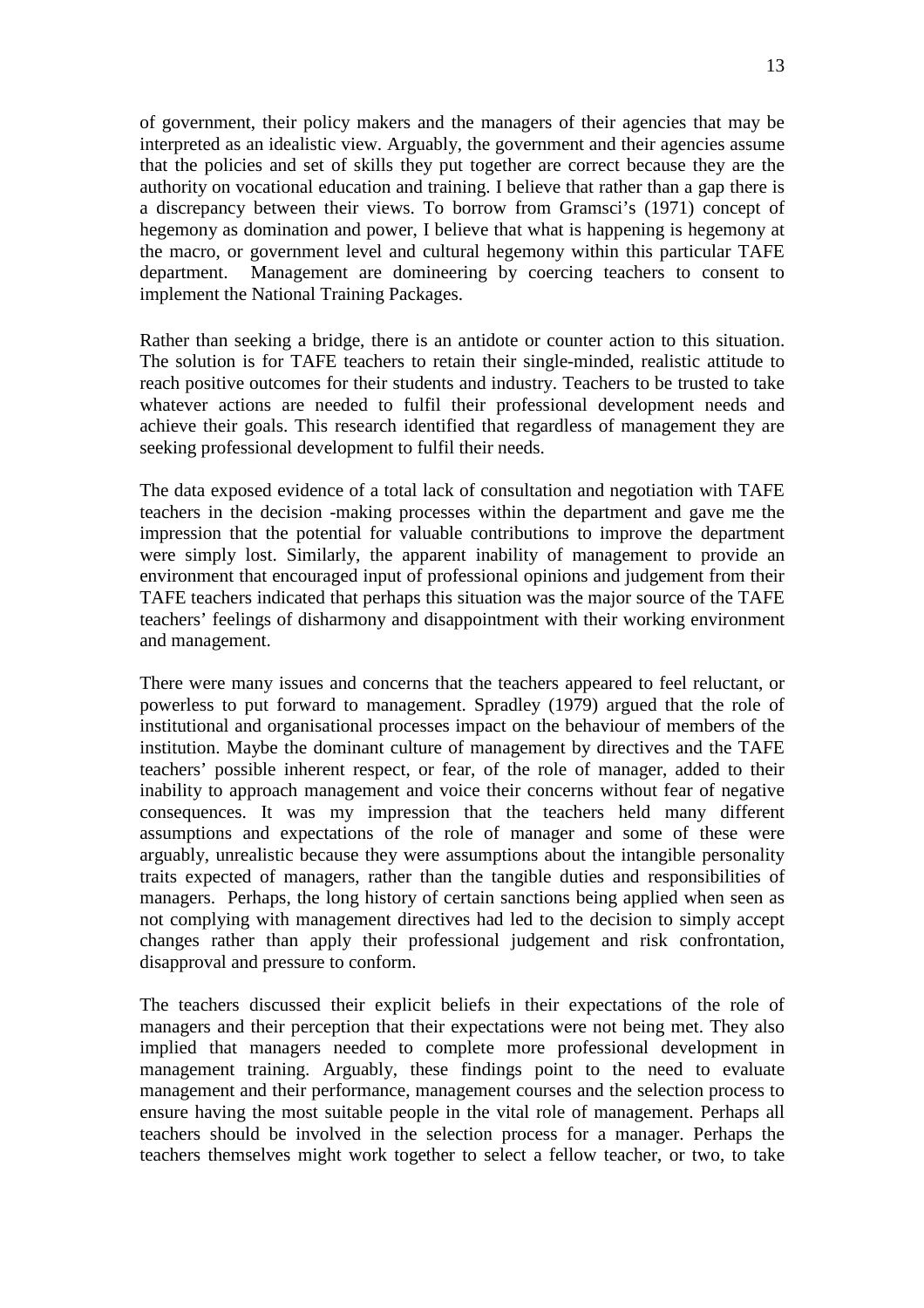part in the selection process. Maybe this could include the implementation of a policy to include a regular appraisal process.

It appears that management would benefit from encouraging a cooperative approach when implementing any form of change to education and training within the organisation and developing a culture where all members of the education and training environment feel valued, supported and encouraged to share in achieving organisational goals. Arguably, management might sense a loss of power and/or a range of negative feelings that could impact unfavourably on the employer versus employee relationship when teachers add to their professional qualifications, skills and knowledge. It would appear that the traditional combat zone for managers has changed from management versus the union to management versus the more professionally developed and qualified employee.

Sessional teachers were clearly frustrated by management's lack of recognition of their status as professionals, as teachers. It would seem that management failed to perceive sessional teachers as a useful pool of potential contract and permanent teachers who were already familiar with certain aspects of the culture of the department and who perhaps had some knowledge of its policies and procedures. What are the practical implications of these research findings?

I suggest that it is of major significance that the teachers indicated the importance of encouraging all teachers (including sessionals) to feel that they can genuinely contribute, as informed professionals, to any of the decision-making processes at organisational and/or government levels, that impact on both their working lives and the lives of their students. This includes genuine, timely TAFE teacher involvement in Federal and State governments initiated pre-policy discussions through to the writing, implementation, evaluation and follow-up processes for any policy that directly, or indirectly impacts on the VET sector. TAFE teacher input would allow for reconsideration by Federal and State governments as to the appropriateness of the National Training Packages and the AQTF for individual industries.

Undoubtedly, this formal acknowledgement will signal trust for the professional opinions and judgement of TAFE teachers and as such will have positive repercussions for many current and future stakeholders in the VET sector. It would appear that these considerations would also be beneficial at the local, or organisational level. Direct involvement of TAFE teachers and consideration of their professional and innovative ideas may well add positively to the organisational perceptions of their teachers. Unquestionably, indisputable consideration and implementation of TAFE teacher input would add to the status of the TAFE teacher and reduce their feelings of being marginalised.

Throughout the process of reviewing relevant literature and the data analysis I discovered persistent evidence of assumptions held by a variety of stakeholders within the VET sector. There were categories of assumptions: government assumptions about TAFE teachers; government assumptions about TAFE management; management assumptions about the government and teachers; teachers' assumptions about government and teachers' assumptions about management. It would seem that these assumptions mirror the 'intuitive knowledge base' that deeply concerned Huberman (1993, p.261) and influenced his objective to find out if these opinions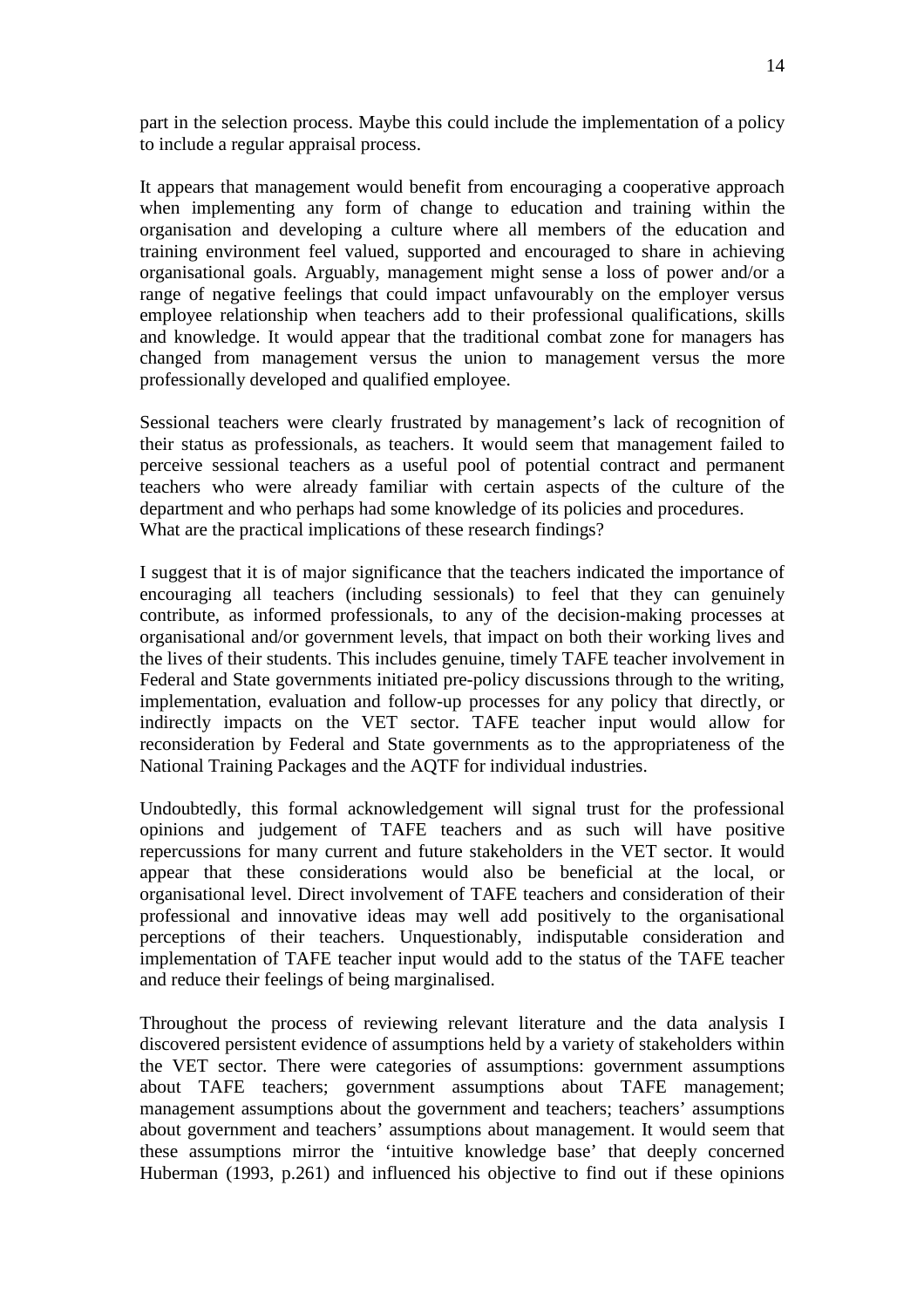could be supported or quashed. This is certainly a vast and interesting field for future, meticulous research opportunities designed to challenge these assumptions.

I propose that future research should also include an evaluation of the level of understanding and shared understanding by all stakeholders concerned with the VET sector, of government policies and implementation processes that have an impact on the VET sector and on all stakeholders within the VET sector.

The majority of the teachers implied that knowledge of the TAFE department culture was very important. When asked what they would say to a teacher who was new to the department, most of the teachers either stated or implied that they would advise the teacher about whom you could trust and whom not to trust. This revelation strengthens my belief that in order to change the culture of the department the respondents in this research project should give advice to new teachers that is framed as practical advice rather than perpetuating the negative aspects of the culture that they dislike.

The data revealed that the TAFE teachers had either covertly or overtly painted a picture of their preferred working environment and means of developing personally and professionally. Evidently they need to work in an environment that could be described as a sanctuary, a place where they can feel that trust and personal and professional respect are embedded in the philosophy and daily behaviour of the population of the organisation. The teachers signalled their need for a work environment that is professionally, intellectually and physically stimulating and encourages the full support and provision of up-to-date learning technologies, materials and professional development opportunities that extend beyond the state and national borders.

## **References:**

**Australian National Training Authority (ANTA) 2001,** *Flexible Learning Framework for the National Vocational Education and Training System 2000- 2004***, viewed 14th January 2001, <www.flexiblelearning.net.au>.** 

**Australian National Training Authority (ANTA) February 2004,** *Final Report of the Professional Development for the Future Project, Working and Learning in Vocational Education and Training in the Knowledge Era***, viewed 31st January 2007, <http://flexiblelearning.net.au>.** 

**Bush, T 1999,** *Theories of Educational Management,* **3rd edn, Sage, London.** 

**Butler, J 1996, 'Professional Practice as text, reflection as development: and self as locus',** *Australian Journal of Education***, vol.40, no. 3, pp. 265-283.** 

**Education Resources Information Center (ERIC) – Definition of Professional, viewed 23rd June 2004, <http://www.eric.edu.gov/ERICWebPortal>.** 

**Giddens, A 1982,** *Profiles and Critiques in Social Theory,* **The McMillan Press Limited, London, p.36.**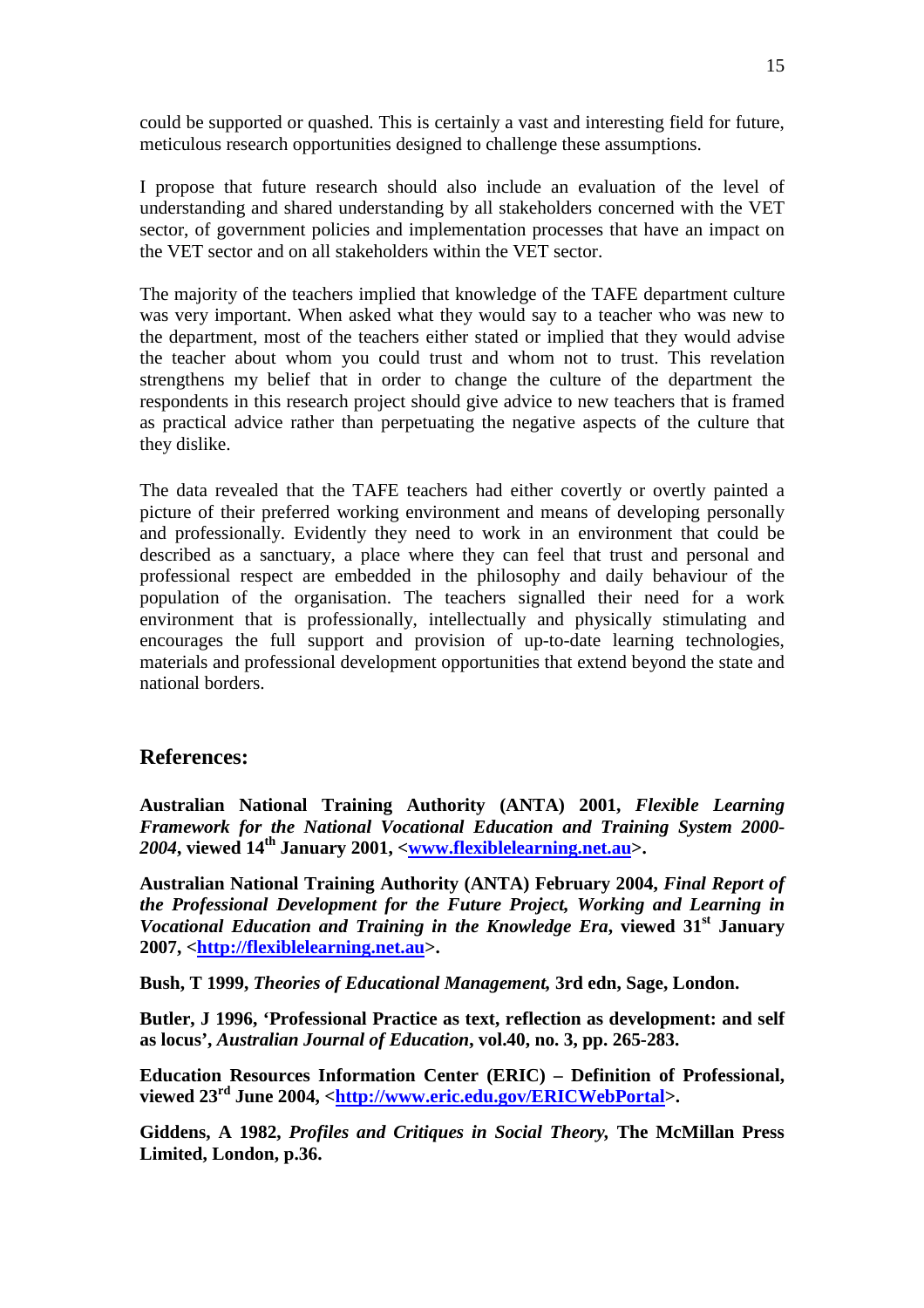**Goode, WJ 1969,** *The Theoretical Limits of Professionalisation,* **The Free Macmillan Publishing Co. Inc, NC, UE.** 

**Gramsci A, 1971, Selections from the Prison Notebooks of Antonio Gramsci, Edited and translated by Hoare, V. and Nowell-Smith, G, Lawrence and Wishart, London.** 

**Harris, Dr. J & Simons, M 1999,** *Quality Vocational Education and Training: Where does Staff Development fit?***, Centre for Research in Education, Equity & Work, University of South Australia, Paper presented at AVETRA Conference**  1999, viewed  $10^{th}$  December 2002, **<www.avetra.org.au/Conference\_Archives/1999/abstracts.shtml>.** 

**Huberman, M 1993,** *The Lives of Teachers,* **Cassell, London, pp.1-23.** 

**North Central Regional Education Laboratory (NCREL),** *Critical Issue: Evaluating Professional growth and development***, viewed 14th September 2001, <http://www.ncrel.org.sdrs/areas/issues/educatrs/profdevl/pd300.htm>.** 

**Office of Post Compulsory Education, Training & Employment (PETE) 2000,**  *Notebooks for TAFE Teachers Program***, Victorian Government Printers, Melbourne.** 

**Office of Training & Tertiary Education (OTTE) 2001,** *Staff Development: A Guide for TAFE Managers. The changing nature of the TAFE workforce*, viewed  $20^{th}$  2003 **29<sup>th</sup> 2003, March** 2003, **<http://www.otte.vic.gov.au/publications/TAFEManagersGuide/intro.html>.** 

**Office of Training & Tertiary Education (OTTE) 2002,** *Institute Workforce Working Party Report. From responsive to leading edge: transformation of the Victorian Institute workforce***, OTTE, Melbourne, Victoria, Office of Training & Tertiary Education (OTTE), July 2003 Have your say: Project Report, OTTE, East Melbourne, Victoria.** 

**Spradley, J 1979,** *The Ethnographic Interview***, Holt, Rinehart & Winston, New York.** 

**Tiezzi, LJ 1999, 'Influences of a professional development institution on teachers' learning about teaching reading to Chapter 1 students', Unpublished doctoral dissertation East Lansing, M1, Michigan State University, in EDU8672**  *Instructional Leadership: Envisioning Staff Development***, Villanova University, 2003, viewed 20th May 2003, <http://www83.homepage.villanova.edu/richard.jacobs/EDU%2086772/il5.htm>.** 

**The State government of Victoria, Department of Education & Training (DEET), 2002, The Hon. Lynne Kosky, MP.** *Knowledge and skills for the Innovation Economy***, A Ministerial Statement on the future directions for the Victorian Vocational Education & Training system', viewed 30th October 2002, <http://www.det.vic.gov.au/det/resources/ke\_innovation.htm>.** 

**Wilensky, H 1964, 'The professionalism of everyone?',** *The American Journal of Sociology.* **LXX (2), pp.137-158.**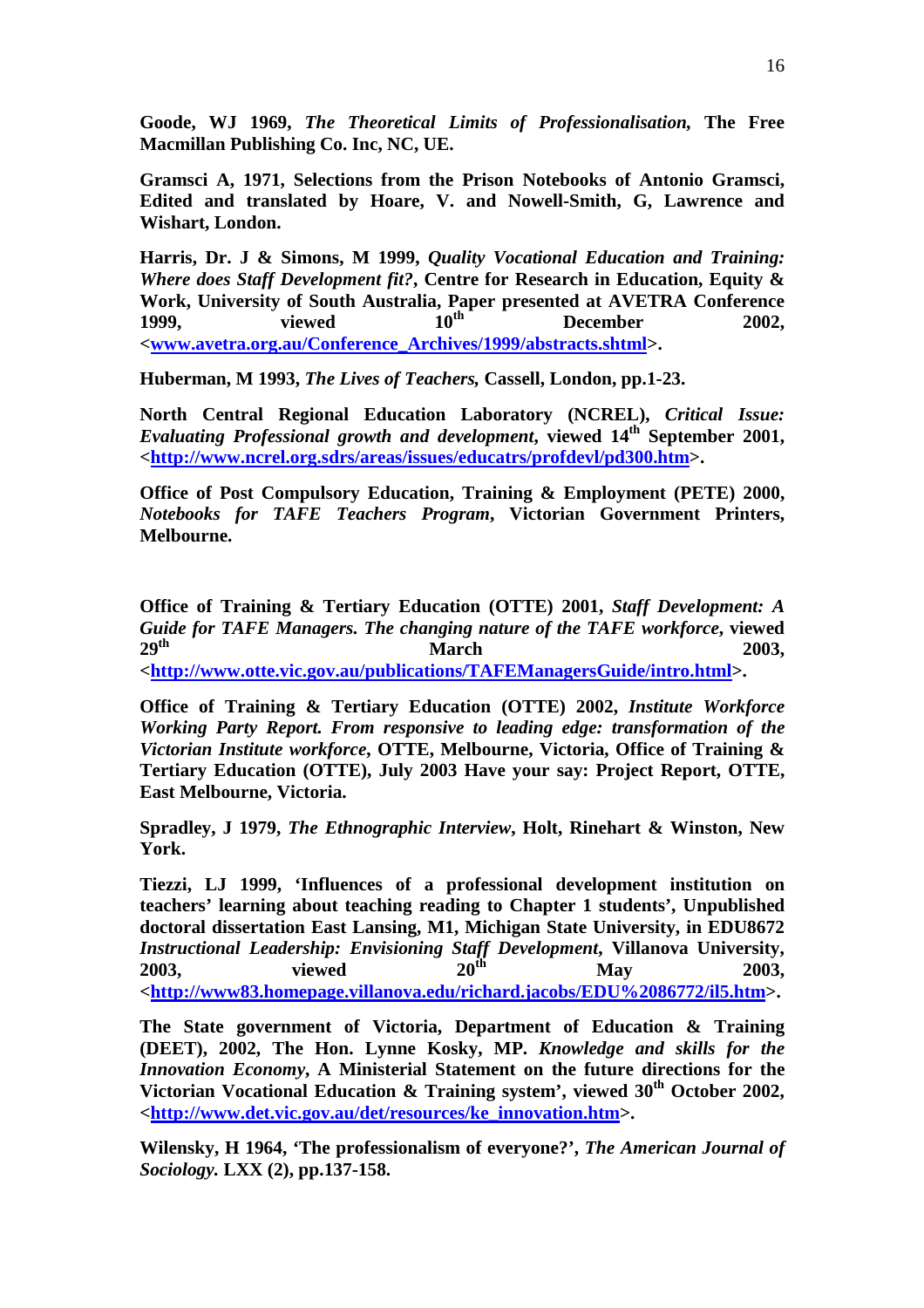## **Appendix: A**

# • **Note: 'On-going' = Permanent – employment status**

Summary of the 15 research participants (14 trade and 1 theory) and length of service in the same department:

| 1. Trade   | Over 30 years service        | On-going and full-time    |
|------------|------------------------------|---------------------------|
| 2. Trade   | Over 30 years service        | On-going and full-time    |
| 3. Trade   | Nearly 30 years service      | On-going and full-time    |
| 4. Trade   | Nearly 30 years service      | On-going and full-time    |
| 5. Trade   | Over 30 years service        | On-going and full-time    |
| 6. Trade   | Over 20 years service        | On-going and full-time    |
| 7. Trade   | Over 30 years service        | On-going and full-time    |
| 8. Trade   | Over 10 years service        | On-going and full-time    |
| 9. Trade   | Over 11 years service        | On-going and full-time    |
| 10. Trade  | Less than 10 years service   | Sessional                 |
| 11. Theory | Over 8 years service         | On-going and full-time    |
| 12. Trade  | Under one year               | Sessional                 |
| 13. Trade  | Several years – intermittent | Currently sessional       |
| 14. Trade  | Several years                | <b>Currently Contract</b> |
| 15. Trade  | over 2 years                 | On-going and full-time    |
|            |                              |                           |

## **Appendix: B**

Schedule of questions for individual interviews

'What are your perceptions of your life as a TAFE teacher in this TAFE department in relation to:

- teaching practice/policy/philosophy?
- history/length of service/reasons for being in the department?
- changes to yourself /the department/your way of life in the department?
- professional development/definitions/experiences/memories/goals/ viewpoints/feelings/influences?
- evidence of professional development/formal/informal?
- examples of impacts on teaching practice/feelings/viewpoints?
- place of professional development/past/present/future?
- choice of professional development/what/whose choice/why?'
- •

## **Appendix: C**

The VTA (2002) cited the Ministerial Statement from the Minister for Education and Training, Lynne Kosky (Kosky, 2002). This document revealed that future TAFE teachers would need expertise in eighteen specific criteria to meet the demands of an ideology based on economic, social and community development. The Minister considered that future TAFE teachers would need to be able to: